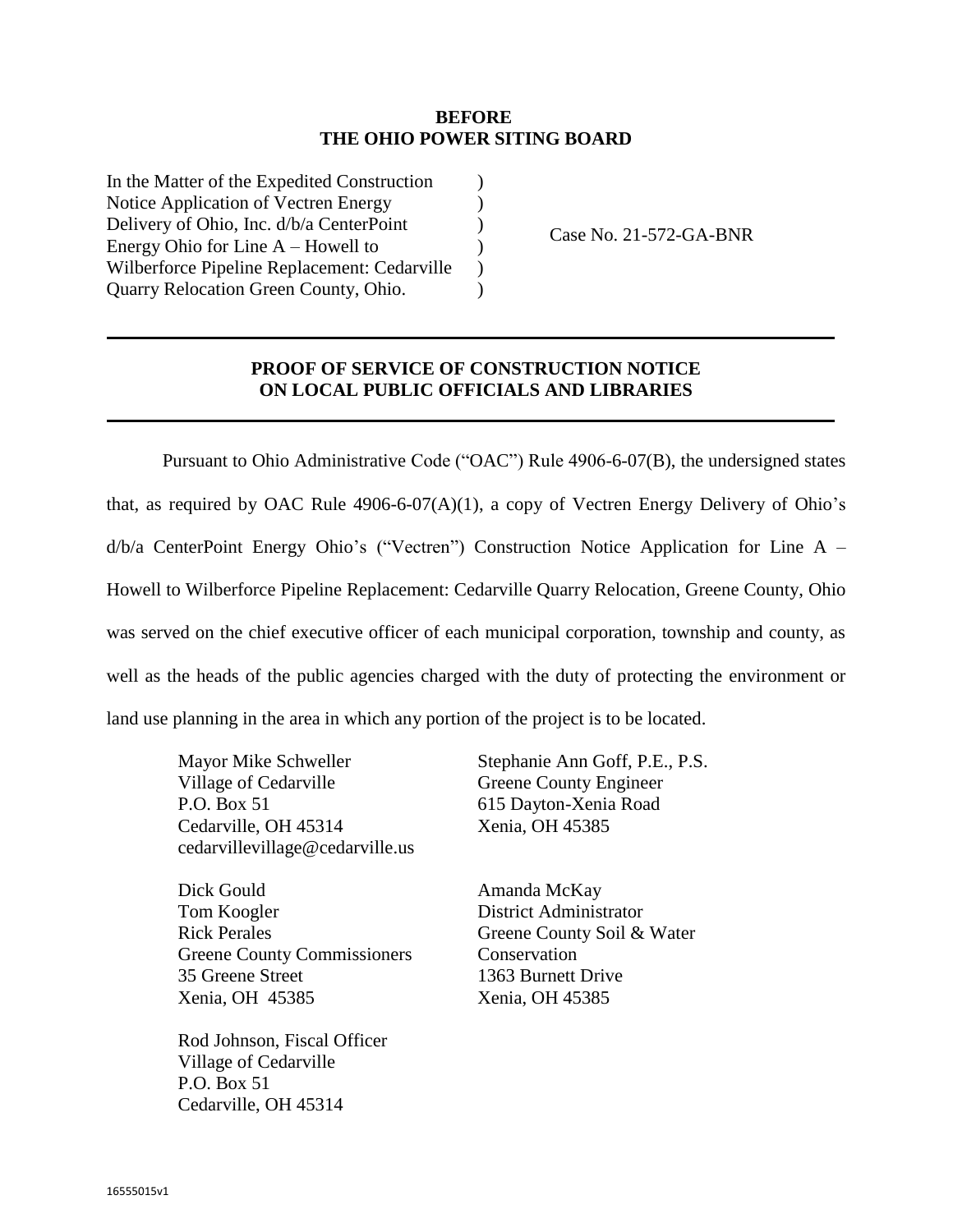Pursuant to OAC 4906-6-07(A)(2), a copy of the Construction Notice was provided to the

following public library:

Cedarville Community Library 20 South Miller Street Cedarville, OH 45314

The method of service of Vectren's Construction Notice was sent via UPS ground on

June 2, 2021.

As required by OAC Rule 4906-6-07(A)(3), a copy of the Construction Notice has been

posted on Vectren's at https://www.vectren.com/ohiopipeline.

Respectfully submitted on behalf of VECTREN ENERGY DELIVERY OF OHIO, INC. D/B/A CENTERPOINT ENERGY OHIO

Leni P.R

Devin D. Parram BRICKER & ECKLER LLP 100 South Third Street Columbus, OH 43215-4291 Telephone: (614) 227-8813 Facsimile: (614) 227-2390 E-Mail: [dparram@bricker.com](mailto:dparram@bricker.com)